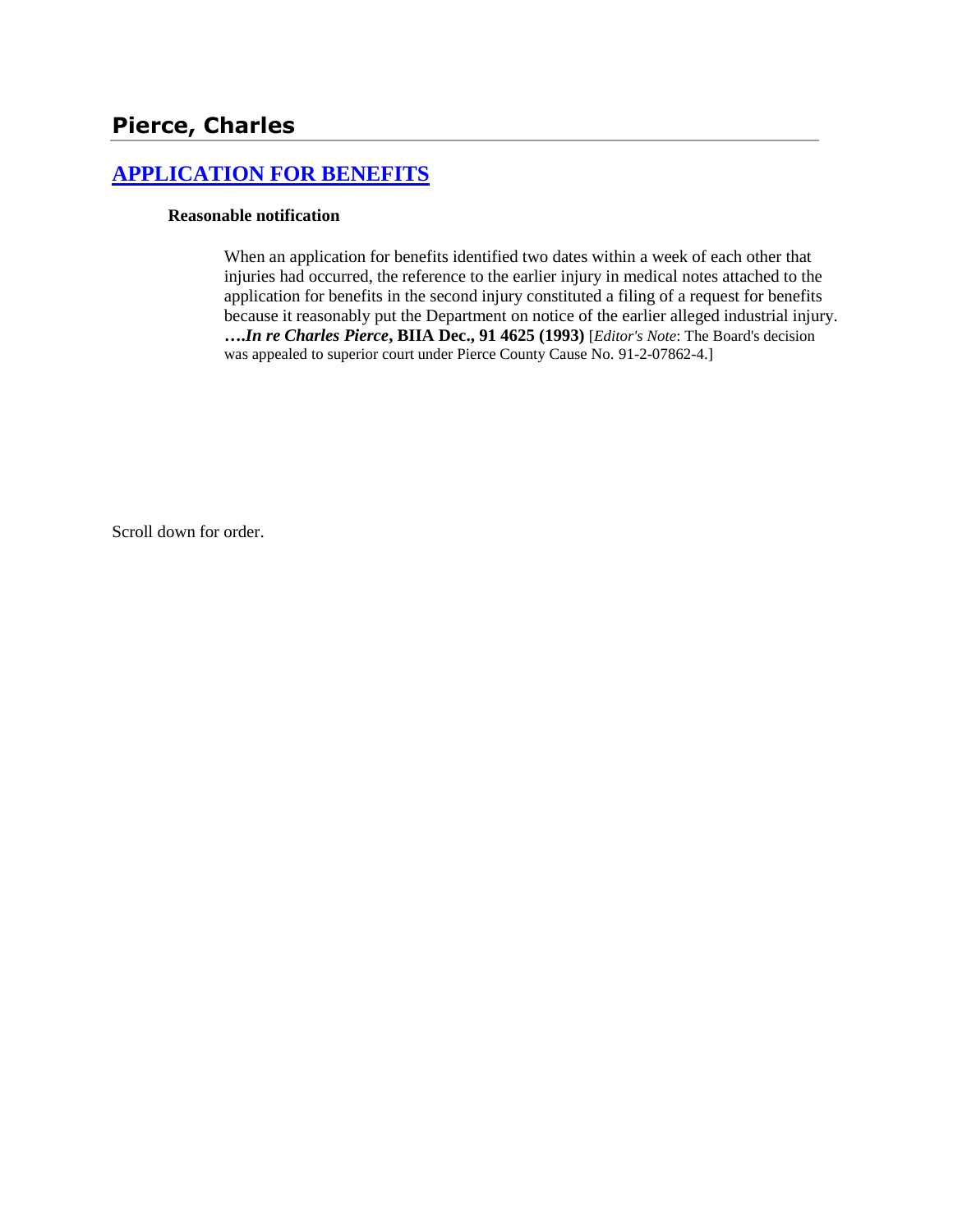### **BEFORE THE BOARD OF INDUSTRIAL INSURANCE APPEALS STATE OF WASHINGTON**

**)**

**IN RE: CHARLES PIERCE ) DOCKET NO. 91 4625**

**CLAIM NO. K-004656 ) DECISION AND ORDER**

APPEARANCES:

Claimant, Charles Pierce, by Boettcher, LaLonde Kleweno, Rutledge & Jahn, P.S., per Todd M. Rutledge

Employer, Browning Timber, Inc., by Wayne Browning, Owner, and John Woodruff, Sec.-Treasurer

Department of Labor and Industries, by Office of the Attorney General, per Jeffrey L. Adatto, Assistant, and Steve LaVergne, Paralegal

This is an appeal filed by the claimant, Charles Pierce, on August 26, 1991 from a Department of Labor and Industries order dated July 15, 1991, which denied responsibility for a condition diagnosed as gastrocnemius tear of the right calf muscle sustained in an injury of July 29, 1988, and affirmed a prior order dated January 7, 1991, which ended time-loss compensation as paid to November 12, 1988 and closed Mr. Pierce's claim related to an industrial injury of August 5, 1988 without any further award for time-loss compensation or any permanent partial disability. **REVERSED AND REMANDED.**

### **PROCEDURAL AND EVIDENTIARY MATTERS**

Pursuant to RCW 51.52.104 and RCW 51.52.106, this matter is before the Board for review and decision on a timely Petition for Review filed by the claimant, Charles Pierce, to a Proposed Decision and Order issued on September 21, 1992 in which the order of the Department dated July 15, 1991 was affirmed.

The Board has reviewed the procedural and evidentiary rulings in the record of proceedings and finds that no prejudicial error was committed. Said rulings are hereby affirmed.

The issue presented by this appeal is whether the claimant filed a timely application for benefits with the Department of Labor & Industries for his alleged industrial injury of July 29, 1988, when he submitted an application for benefits for an industrial injury on August 5, 1988 and referred to the earlier injury. We have granted review because we believe that the reference to the July 29, 1988 injury in the application for benefits for the August 5, 1988 industrial injury was sufficient to constitute a

1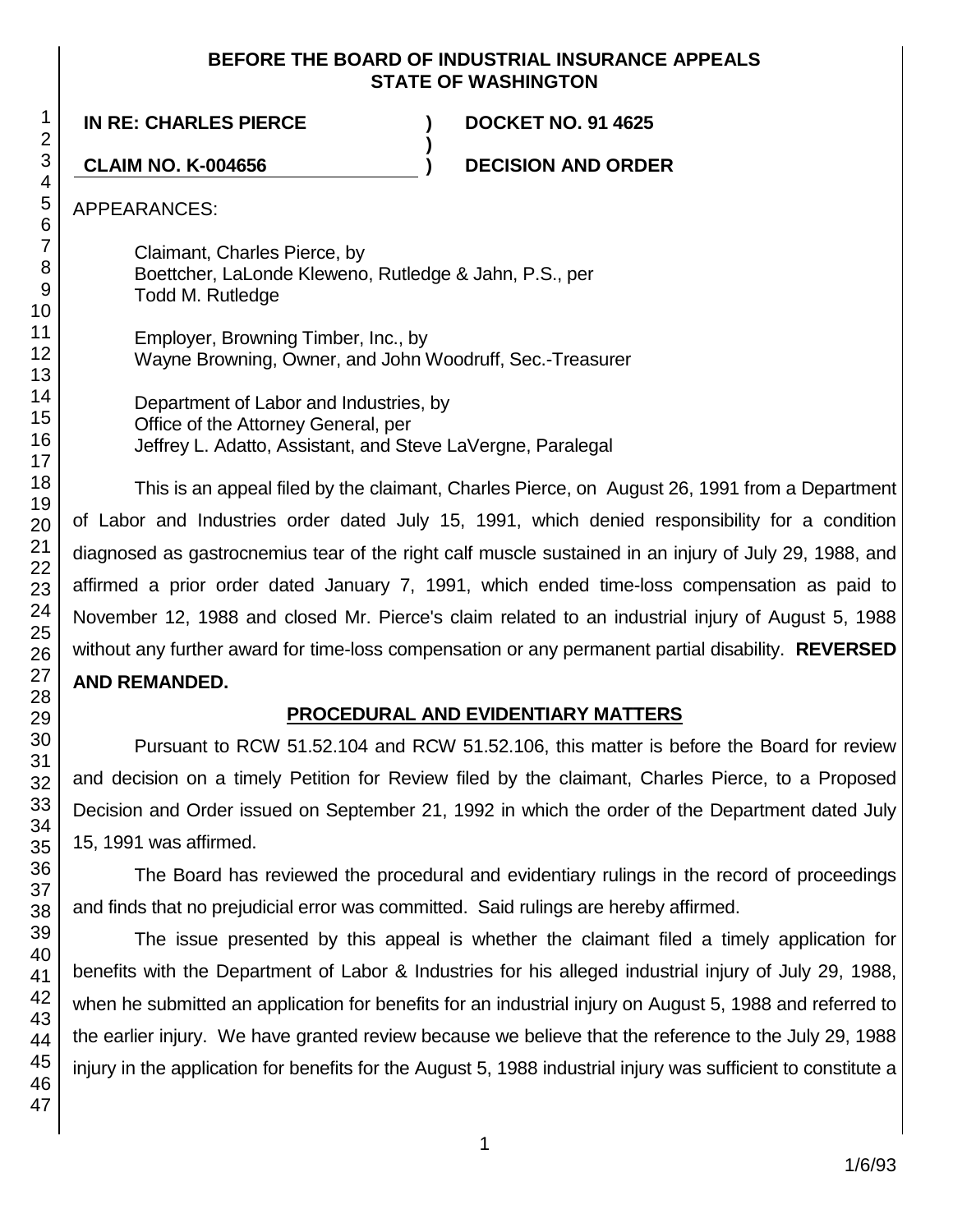filing for benefits as required by RCW 51.28.050 because it reasonably put the Department on notice that the earlier industrial injury had allegedly occurred.

The evidence presented by the parties, including a stipulation of facts, was adequately set forth in the Proposed Decision and Order. We will briefly reiterate the pertinent facts of this case as needed to explain our decision.

### **DECISION**

Charles Pierce was a choke setter and a chaser for Browning Timber, Inc., when, while allegedly in the course of employment on July 29, 1988, he injured his right calf and knee. Mr. Pierce received conservative treatment for this injury and returned to work within a few days. On August 5, 1988 Charles Pierce was again working as a chaser for Browning Timber, Inc. On that date, he injured his left calf when he attempted to stop a rolling log.

On September 6, 1988 the Department of Labor and Industries received an application for benefits from Charles Pierce for injuries which occurred on both August 5, 1988 and July 29, 1988. The application specifically referred to the August 5, 1988 industrial injury and contained Dr. Hanley's chart notes of that same date. Dr. Hanley's notes stated that the claimant had a similar injury while running up some logs approximately one week prior to the August 5, 1988 injury. Additionally, those notes indicated that the earlier injury involved a gastrocnemius tear on the right side. The doctor's concluding written assessment on August 5, 1988 was that the claimant had sustained a "medial head of the gastrocnemius tear bilaterally, right being one week old, left being new."

In order to obtain benefits for an industrial injury, a claimant must file an application with the Department of Labor and Industries (or with the self-insured employer, if such be the case) within one year of the date of the incident. See Wheaton v. Dep't of Labor & Indus., 40 Wn.2d 56 (1952). The requirement that an application be filed is met by any form of writing submitted to the Department, so long as it states facts sufficient to give notice to the Department that an injury was allegedly suffered and that the claimant was seeking compensation. This has long been the law. Nelson v. Dep't of Labor & Indus., 9 Wn.2d 621 (1941).

In this case, the application filed on September 6, 1988 contained attached medical notes which reasonably placed the Department of Labor and Industries on notice that an additional alleged right leg injury occurred one week prior to the left gastrocnemius tear of August 5, 1988. The attached medical notes further placed the Department on notice that the right gastrocnemius tear on July 29, 1988 was industrial in nature. Specifically, the notes informed the Department that Mr. Pierce injured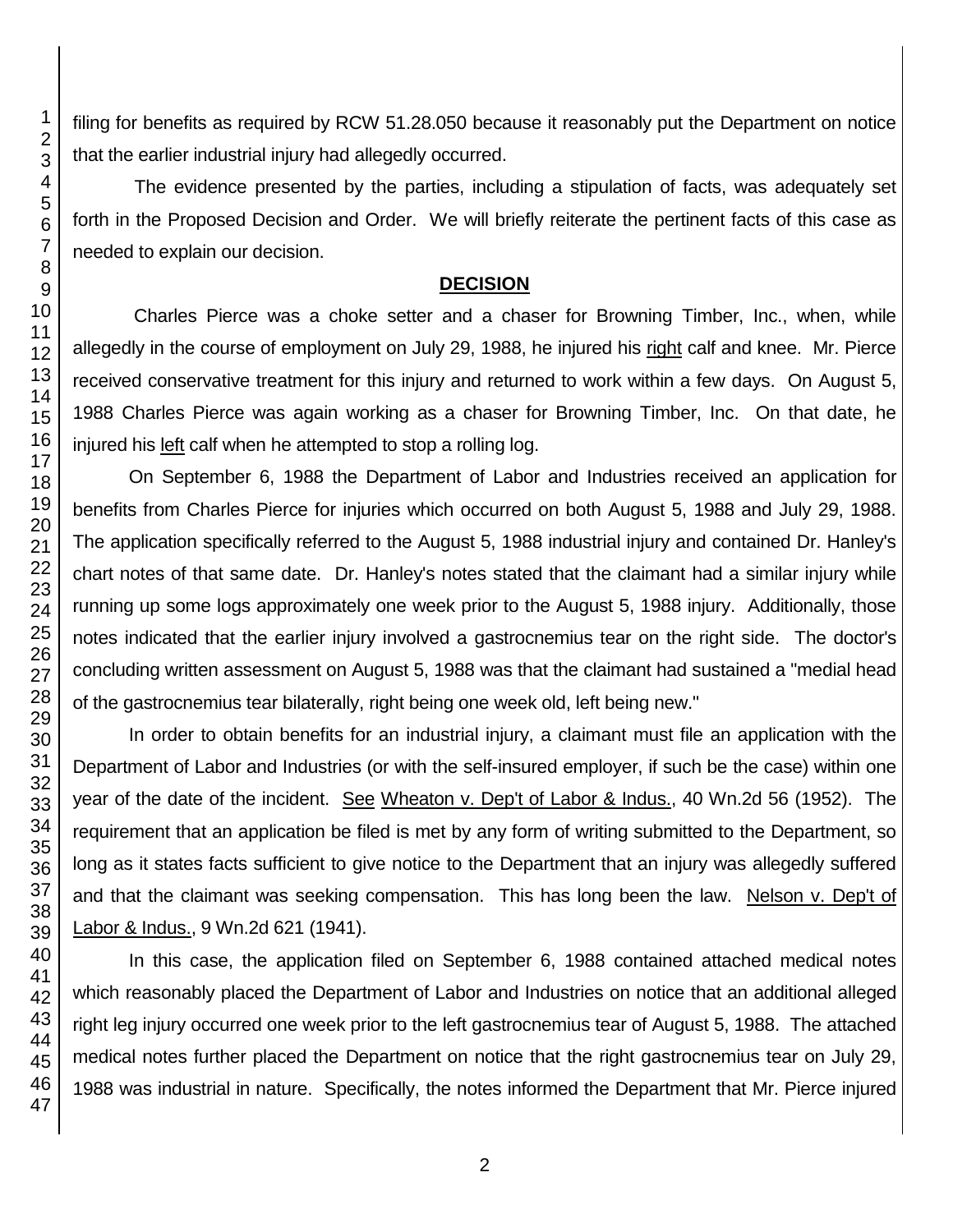himself while engaging in the same kind of logging activity as was noted in the August 5, 1988 incident. From the information contained in the September 1988 application for benefits, it was completely reasonable to understand that Mr. Pierce was making claim for compensation based on two separate industrial incidents, one on July 29, 1988 involving the right leg, and one on August 5, 1988 involving the left leg. We know of no legal rule requiring that a separate application for benefits form must be filed for each separate alleged injury. Mr. Pierce claimed on the application that he had injured "both legs."

After consideration of the Proposed Decision and Order, the claimant's Petition for Review filed thereto, and a careful review of the entire record before us, we are convinced that the Department had sufficient notice on September 6, 1988, that the claimant was seeking benefits for the alleged industrial injury that occurred on July 29, 1988, as well as the industrial injury that occurred on August 5, 1988.

We hereby make the following Findings of Fact and Conclusions of Law:

## **FINDINGS OF FACT**

1. On August 5, 1988, Charles Pierce sustained an injury to his left leg while working for Browning Timber, Inc. The Department of Labor and Industries received Mr. Pierce's application for benefits for his August 5, 1988 industrial injury on September 6, 1988. On October 13, 1988, the Department issued an order allowing Mr. Pierce's application for benefits for his August 5, 1988 industrial injury.

### **CONCLUSIONS OF LAW**

- 1. The Board of Industrial Insurance Appeals has jurisdiction over the parties and over the subject matter of this appeal.
- 2. On July 29, 1988, Charles Pierce sustained an alleged industrial injury to his right leg as contemplated by RCW 51.08.100.
- 3. On September 6, 1988, Charles Pierce filed an application for benefits for the alleged July 29, 1988 injury within the time requirement of RCW 51.28.050.
- 4. The order of the Department of Labor and Industries dated July 15, 1991, which denied responsibility for a condition diagnosed as gastrocnemius tear of the right calf muscle for the reason that it was sustained in an injury of July 29, 1988, and which affirmed a prior order dated January 7, 1991, which ended time-loss compensation as paid to November 12, 1988 and closed Mr. Pierce's claim without further award for time-loss compensation or permanent partial disability, is incorrect. The order of July 15, 1991 is reversed and the matter is remanded to the Department of Labor and Industries to accept the September 6, 1988 application for benefits for a